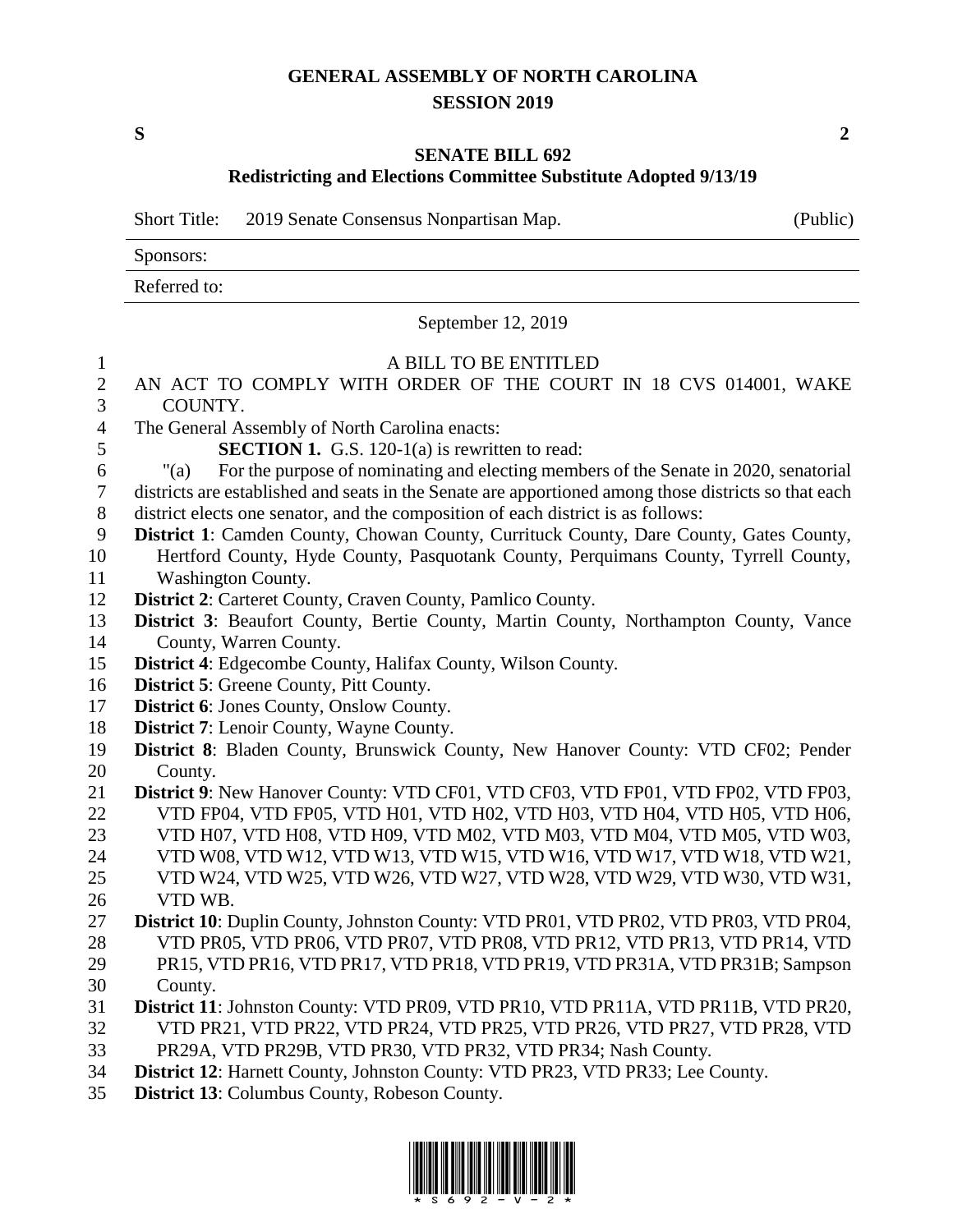# **General Assembly Of North Carolina Session 2019**

| 1              | <b>District 14:</b> Wake County: VTD 01-01, VTD 01-07, VTD 01-09, VTD 01-13, VTD 01-14, VTD                            |
|----------------|------------------------------------------------------------------------------------------------------------------------|
| $\overline{2}$ | 01-19, VTD 01-20, VTD 01-21, VTD 01-22, VTD 01-23, VTD 01-25, VTD 01-26, VTD                                           |
| 3              | 01-27, VTD 01-28, VTD 01-31, VTD 01-34, VTD 01-35, VTD 01-40, VTD 01-41, VTD                                           |
| 4              | 01-48, VTD 01-50, VTD 15-01, VTD 15-02, VTD 15-04, VTD 16-01, VTD 16-02, VTD                                           |
| 5              | 16-03, VTD 16-04, VTD 16-05, VTD 16-06, VTD 16-07, VTD 16-08, VTD 16-09, VTD                                           |
| 6              | 17-03, VTD 17-07, VTD 17-09, VTD 18-01, VTD 18-04, VTD 18-06.                                                          |
| $\overline{7}$ | District 15: Wake County: VTD 01-03, VTD 01-04, VTD 01-05, VTD 01-06, VTD 01-10, VTD                                   |
| 8              | 01-11, VTD 01-12, VTD 01-15, VTD 01-17, VTD 01-18, VTD 01-30, VTD 01-36, VTD                                           |
| 9              | 01-37, VTD 01-38, VTD 01-39, VTD 01-42, VTD 01-43, VTD 01-44, VTD 01-45, VTD                                           |
| 10             | 01-46, VTD 01-47, VTD 01-51, VTD 02-01, VTD 02-02, VTD 02-03, VTD 02-04, VTD                                           |
| 11             | 02-05, VTD 02-06, VTD 07-03, VTD 07-04, VTD 07-05, VTD 07-06, VTD 07-11, VTD                                           |
| 12             | 07-13, VTD 08-04, VTD 08-07, VTD 08-08, VTD 13-01, VTD 13-02, VTD 13-05, VTD                                           |
| 13             | 13-06, VTD 13-07, VTD 13-08, VTD 13-09, VTD 13-10, VTD 13-11, VTD 14-01, VTD                                           |
| 14             | 14-02, VTD 17-01, VTD 17-05, VTD 17-10, VTD 17-11.                                                                     |
| 15             | <b>District 16:</b> Wake County: VTD 01-02, VTD 01-16, VTD 01-29, VTD 01-32, VTD 01-33, VTD                            |
| 16             | 01-49, VTD 04-01, VTD 04-02, VTD 04-03, VTD 04-04, VTD 04-05, VTD 04-06, VTD                                           |
| 17             | 04-08, VTD 04-09, VTD 04-11, VTD 04-12, VTD 04-17, VTD 04-18, VTD 04-20, VTD                                           |
| 18             | 04-21, VTD 05-01, VTD 05-03, VTD 05-04, VTD 05-05, VTD 05-06, VTD 07-01, VTD                                           |
| 19             | 07-02, VTD 07-07, VTD 07-09, VTD 07-10, VTD 07-12, VTD 08-02, VTD 08-03, VTD                                           |
| 20             | 08-05, VTD 08-06, VTD 08-09, VTD 08-10, VTD 08-11, VTD 11-01, VTD 11-02, VTD                                           |
| 21             | 18-03, VTD 18-08.                                                                                                      |
| 22             | <b>District 17:</b> Wake County: VTD 03-00, VTD 04-07, VTD 04-10, VTD 04-13, VTD 04-14, VTD                            |
| 23             | 04-15, VTD 04-16, VTD 04-19, VTD 06-01, VTD 06-04, VTD 06-05, VTD 06-06, VTD                                           |
| 24             | 06-07, VTD 12-01, VTD 12-02, VTD 12-04, VTD 12-05, VTD 12-06, VTD 12-07, VTD                                           |
| 25             | 12-08, VTD 12-09, VTD 15-03, VTD 18-02, VTD 18-05, VTD 18-07, VTD 20-01, VTD                                           |
| 26             | 20-02, VTD 20-03, VTD 20-04, VTD 20-05, VTD 20-06, VTD 20-08, VTD 20-09, VTD                                           |
| 27<br>28       | 20-10, VTD 20-11, VTD 20-12.<br>District 18: Franklin County, Wake County: VTD 09-01, VTD 09-02, VTD 09-03, VTD 10-01, |
| 29             | VTD 10-02, VTD 10-03, VTD 10-04, VTD 17-02, VTD 17-04, VTD 17-06, VTD 17-08,                                           |
| 30             | VTD 19-03, VTD 19-04, VTD 19-05, VTD 19-06, VTD 19-07, VTD 19-09, VTD 19-10,                                           |
| 31             | VTD 19-11, VTD 19-12, VTD 19-16, VTD 19-17.                                                                            |
| 32             | District 19: Cumberland County: VTD AH49, VTD AL51, VTD CC01, VTD CC04, VTD                                            |
| 33             | CC05, VTD CC06, VTD CC07, VTD CC08, VTD CC10, VTD CC12, VTD CC13, VTD                                                  |
| 34             | CC14, VTD CC15, VTD CC18, VTD CC19, VTD CC21, VTD CC24, VTD CC26, VTD                                                  |
| 35             | CC29, VTD CC31, VTD CC34, VTD CU02, VTD EO61-1, VTD EO61-2, VTD G1, VTD                                                |
| 36             | G10, VTD G3, VTD G4, VTD G6, VTD G7, VTD G8, VTD G9, VTD LI65, VTD SH77.                                               |
| 37             | <b>District 20:</b> Durham County: VTD 05, VTD 06, VTD 07, VTD 08, VTD 09, VTD 10, VTD 12,                             |
| 38             | VTD 13, VTD 14, VTD 15, VTD 16, VTD 17, VTD 18, VTD 19, VTD 20, VTD 27, VTD                                            |
| 39             | 30-1, VTD 30-2, VTD 31, VTD 32, VTD 33, VTD 34, VTD 35, VTD 36, VTD 38, VTD 39,                                        |
| 40             | VTD 40, VTD 41, VTD 42, VTD 43, VTD 47, VTD 48, VTD 51, VTD 52, VTD 53-1, VTD                                          |
| 41             | 53-2, VTD 54, VTD 55.                                                                                                  |
| 42             | District 21: Cumberland County: VTD CC03, VTD CC16, VTD CC17, VTD CC25, VTD CC27,                                      |
| 43             | VTD CC32, VTD CC33, VTD CL57, VTD G11, VTD G2, VTD G5, VTD LR63, VTD                                                   |
| 44             | MB62, VTD MR02; Hoke County.                                                                                           |
| 45             | District 22: Durham County: VTD 01, VTD 02, VTD 03, VTD 04, VTD 21, VTD 22, VTD 23,                                    |
| 46             | VTD 24, VTD 25, VTD 26, VTD 28, VTD 29, VTD 37, VTD 44, VTD 45, VTD 46, VTD                                            |
| 47             | 50; Granville County, Person County.                                                                                   |
| 48             | <b>District 23:</b> Chatham County, Orange County.                                                                     |
| 49             | District 24: Alamance County, Guilford County: VTD GIB, VTD GR, VTD JEF1, VTD JEF2,                                    |
| 50             | VTD JEF3, VTD JEF4, VTD NCLAY1, VTD NCLAY2, VTD NMAD, VTD NWASH, VTD                                                   |
| 51             | RC1, VTD RC2, VTD SCLAY, VTD SMAD, VTD SWASH.                                                                          |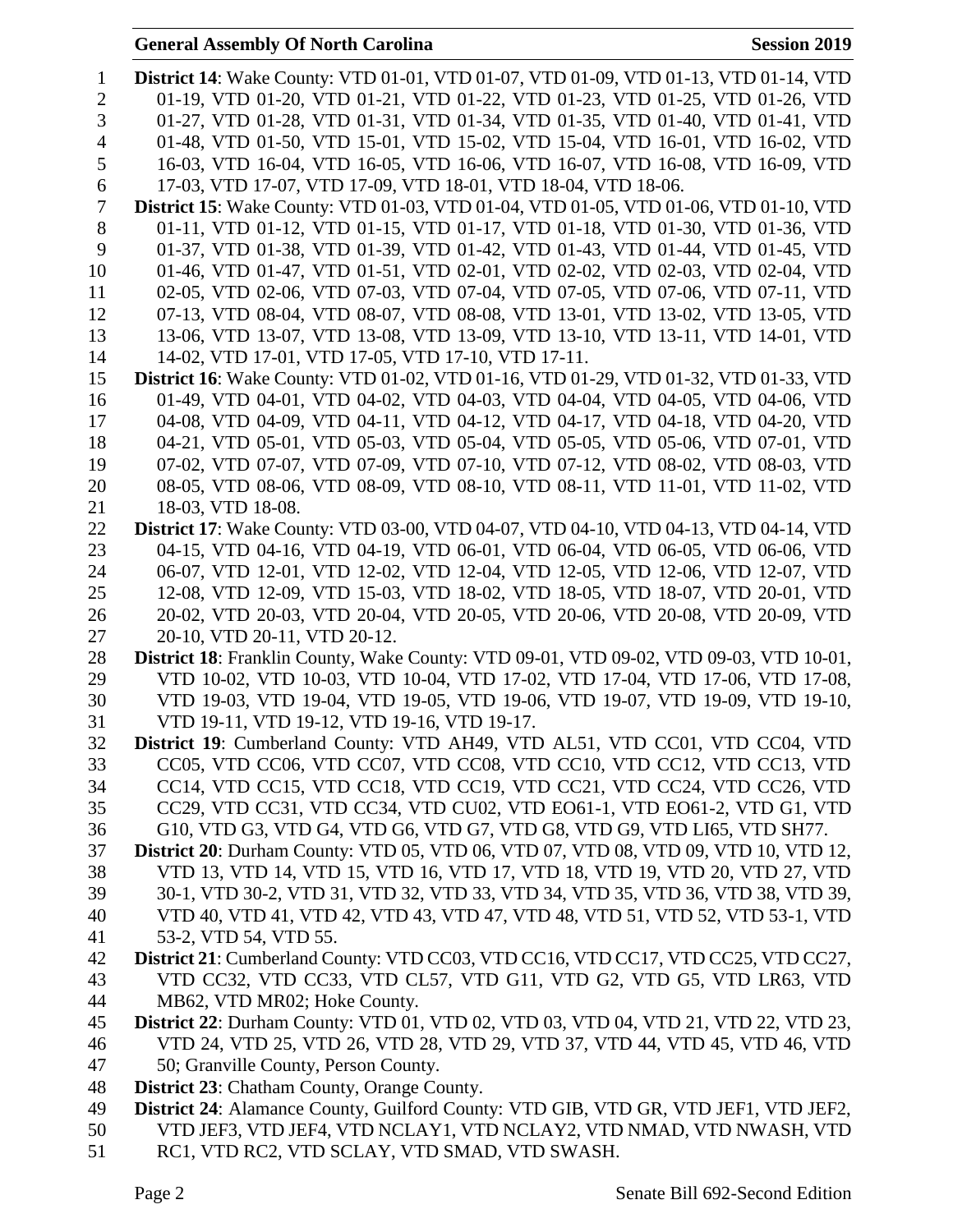| $\mathbf{1}$   | District 25: Anson County, Moore County, Richmond County, Scotland County.                  |
|----------------|---------------------------------------------------------------------------------------------|
| $\overline{2}$ | District 26: Guilford County: VTD H01, VTD H02, VTD H03, VTD H04, VTD H05, VTD H06,         |
| 3              | VTD H07, VTD H08, VTD H12, VTD H13, VTD H17, VTD JAM1, VTD JAM5, VTD                        |
| $\overline{4}$ | SUM4; Randolph County.                                                                      |
| 5              | District 27: Guilford County: VTD CG1, VTD CG2, VTD CG3B, VTD FEN1, VTD FEN2,               |
| 6              | VTD FR1, VTD FR2, VTD FR3, VTD FR4, VTD FR5, VTD G40A2, VTD G41, VTD G42,                   |
| 7              | VTD G43, VTD G62, VTD G63, VTD G64, VTD G65, VTD G66, VTD H09, VTD H10,                     |
| $8\,$          | VTD H11, VTD H14, VTD H15, VTD H16, VTD H18, VTD H19A, VTD H19B, VTD H20A,                  |
| 9              | VTD H20B, VTD H21, VTD H22, VTD H23, VTD H24, VTD H25, VTD H26, VTD H27,                    |
| 10             | VTD HP, VTD JAM2, VTD JAM3, VTD JAM4, VTD MON1, VTD MON2, VTD MON3,                         |
| 11             | VTD NCGR1, VTD NCGR2, VTD NDRI, VTD OR1, VTD OR2, VTD PG1, VTD PG2,                         |
| 12             | VTD SDRI, VTD SF1, VTD SF2, VTD SF3, VTD SF4, VTD STOK, VTD SUM1, VTD                       |
| 13             | SUM2, VTD SUM3.                                                                             |
| 14             | District 28: Guilford County: VTD CG3A, VTD G01, VTD G02, VTD G03, VTD G04, VTD             |
| 15             | G05, VTD G06, VTD G07, VTD G08, VTD G09, VTD G10, VTD G11, VTD G12, VTD                     |
| 16             | G13, VTD G14, VTD G15, VTD G16, VTD G17, VTD G18, VTD G19, VTD G20, VTD                     |
| 17             | G21, VTD G22, VTD G23, VTD G24, VTD G25, VTD G26, VTD G27, VTD G28, VTD                     |
| 18             | G29, VTD G30, VTD G31, VTD G32, VTD G33, VTD G34, VTD G35, VTD G36, VTD                     |
| 19             | G37, VTD G38, VTD G39, VTD G40A1, VTD G40B, VTD G44, VTD G45, VTD G46, VTD                  |
| 20             | G47, VTD G48, VTD G49, VTD G50, VTD G51, VTD G52, VTD G53, VTD G54, VTD                     |
| 21             | G55, VTD G56, VTD G57, VTD G58, VTD G59, VTD G60, VTD G61, VTD G67, VTD                     |
| 22             | G68, VTD G69, VTD G70, VTD G71, VTD G72, VTD G73, VTD G74, VTD G75.                         |
| 23             | <b>District 29:</b> Davidson County, Montgomery County.                                     |
| 24             | District 30: Caswell County, Rockingham County, Stokes County, Surry County: VTD 10, VTD    |
| 25             | 12, VTD 13, VTD 14, VTD 15, VTD 16, VTD 17, VTD 19, VTD 20, VTD 21, VTD 23, VTD             |
| 26             | 27, VTD 28, VTD 33.                                                                         |
| 27             | District 31: Davie County, Forsyth County: VTD 011, VTD 012, VTD 013, VTD 014, VTD          |
| 28             | 015, VTD 021, VTD 042, VTD 043, VTD 052, VTD 053, VTD 054, VTD 061, VTD 062,                |
| 29             | VTD 063, VTD 064, VTD 065, VTD 066, VTD 067, VTD 068, VTD 081, VTD 082, VTD                 |
| 30             | 083, VTD 111, VTD 112, VTD 122, VTD 305, VTD 401, VTD 405, VTD 501, VTD 502,                |
| 31             | VTD 503, VTD 504, VTD 505, VTD 506, VTD 507, VTD 602, VTD 605, VTD 606.                     |
| 32             | <b>District 32</b> : Forsyth County: VTD 031, VTD 032, VTD 033, VTD 034, VTD 051, VTD 055,  |
| 33             | VTD 071, VTD 072, VTD 073, VTD 074, VTD 075, VTD 091, VTD 092, VTD 101, VTD                 |
| 34             | 123, VTD 131, VTD 132, VTD 133, VTD 201, VTD 203, VTD 204, VTD 205, VTD 206,                |
| 35             | VTD 207, VTD 301, VTD 302, VTD 303, VTD 304, VTD 306, VTD 402, VTD 403, VTD                 |
| 36             | 404, VTD 601, VTD 603, VTD 604, VTD 607, VTD 701, VTD 702, VTD 703, VTD 704,                |
| 37             | VTD 705, VTD 706, VTD 707, VTD 708, VTD 709, VTD 801, VTD 802, VTD 803, VTD                 |
| 38             | 804, VTD 805, VTD 806, VTD 807, VTD 808, VTD 809, VTD 901, VTD 902, VTD 903,                |
| 39             | VTD 904, VTD 905, VTD 906, VTD 907, VTD 908, VTD 909.                                       |
| 40             | <b>District 33: Rowan County, Stanly County.</b>                                            |
| 41             | District 34: Iredell County, Yadkin County.                                                 |
| 42             | <b>District 35:</b> Union County: VTD 001, VTD 002, VTD 003, VTD 004, VTD 005, VTD 006, VTD |
| 43             | 007, VTD 008, VTD 009, VTD 010, VTD 011, VTD 013, VTD 014, VTD 015, VTD 016,                |
| 44             | VTD 017A, VTD 017B, VTD 018, VTD 019, VTD 020A, VTD 020B, VTD 021, VTD 022,                 |
| 45             | VTD 023, VTD 024, VTD 025, VTD 026, VTD 027, VTD 028, VTD 029A, VTD 029B, VTD               |
| 46             | 029C, VTD 030, VTD 031, VTD 033, VTD 034, VTD 036, VTD 037A, VTD 038A, VTD                  |
| 47             | 038B, VTD 039, VTD 040, VTD 041, VTD 042, VTD 043.                                          |
| 48             | District 36: Cabarrus County, Union County: VTD 012, VTD 032, VTD 035, VTD 037B.            |
| 49             | District 37: Mecklenburg County: VTD 001, VTD 002, VTD 007, VTD 017, VTD 018, VTD           |
| 50             | 019, VTD 032, VTD 034, VTD 035, VTD 036, VTD 046, VTD 047, VTD 048, VTD 049,                |
| 51             | VTD 063, VTD 064, VTD 065, VTD 066, VTD 067, VTD 068, VTD 069, VTD 070, VTD                 |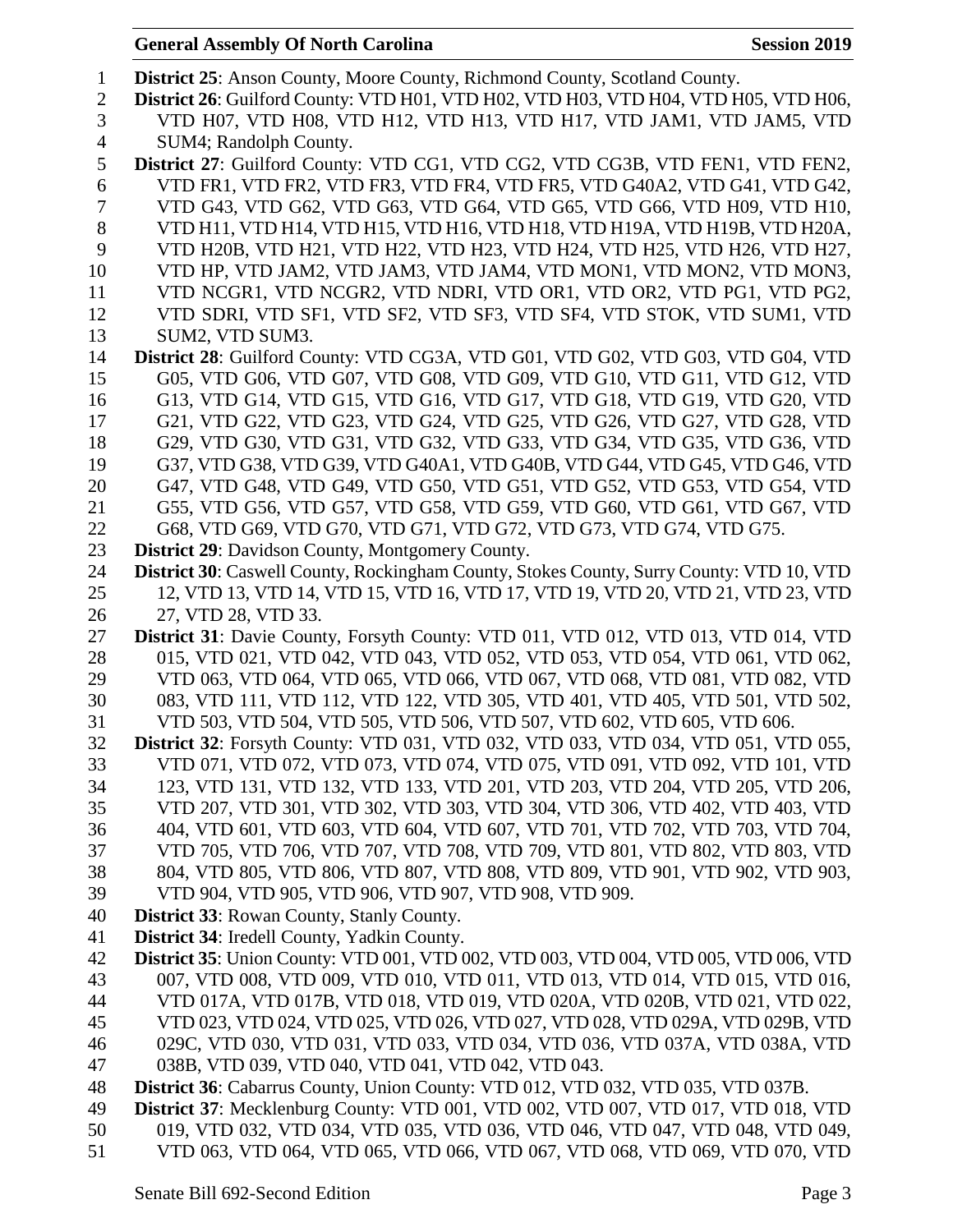| $\mathbf{1}$   | 071, VTD 072, VTD 073, VTD 075, VTD 085, VTD 086, VTD 090, VTD 091, VTD 092,                                                                                      |
|----------------|-------------------------------------------------------------------------------------------------------------------------------------------------------------------|
| $\overline{2}$ | VTD 093, VTD 096, VTD 099, VTD 100, VTD 101, VTD 102, VTD 103, VTD 106, VTD                                                                                       |
| 3              | 109, VTD 110, VTD 111, VTD 112, VTD 113, VTD 117, VTD 118, VTD 119, VTD 121,                                                                                      |
| $\overline{4}$ | VTD 125, VTD 131, VTD 136, VTD 215, VTD 216, VTD 217, VTD 218, VTD 233.                                                                                           |
| 5              | <b>District 38:</b> Mecklenburg County: VTD 008, VTD 009, VTD 010, VTD 011, VTD 012, VTD                                                                          |
| 6              | 013, VTD 014, VTD 015, VTD 016, VTD 020, VTD 021, VTD 022, VTD 023, VTD 024,                                                                                      |
| 7              | VTD 025, VTD 026, VTD 027, VTD 030, VTD 031, VTD 038, VTD 039, VTD 040, VTD                                                                                       |
| 8              | 041, VTD 051, VTD 052, VTD 053, VTD 054, VTD 055, VTD 056, VTD 079, VTD 107.1,                                                                                    |
| 9              | VTD 126, VTD 135, VTD 141, VTD 146, VTD 200, VTD 212, VTD 213, VTD 237.                                                                                           |
| 10             | District 39: Mecklenburg County: VTD 037, VTD 050, VTD 057, VTD 058, VTD 059, VTD                                                                                 |
| 11             | 074, VTD 076, VTD 077, VTD 078.1, VTD 087, VTD 088, VTD 097, VTD 098, VTD 114,                                                                                    |
| 12             | VTD 120, VTD 122, VTD 129, VTD 137, VTD 138, VTD 139.1, VTD 140, VTD 144, VTD                                                                                     |
| 13             | 147, VTD 148, VTD 225, VTD 226, VTD 227, VTD 228, VTD 229, VTD 230, VTD 231,                                                                                      |
| 14             | VTD 232, VTD 243.                                                                                                                                                 |
| 15             | District 40: Mecklenburg County: VTD 003, VTD 004, VTD 005, VTD 006, VTD 028, VTD                                                                                 |
| 16             | 029, VTD 033, VTD 042, VTD 043, VTD 044, VTD 045, VTD 060, VTD 061, VTD 062,                                                                                      |
| 17             | VTD 082, VTD 083, VTD 084, VTD 094, VTD 095, VTD 104, VTD 105, VTD 108, VTD                                                                                       |
| 18             | 115, VTD 116, VTD 123, VTD 124, VTD 130, VTD 132, VTD 149, VTD 201, VTD 203,                                                                                      |
| 19             | VTD 204.1, VTD 205, VTD 219, VTD 220, VTD 221, VTD 234, VTD 235, VTD 236.                                                                                         |
| 20<br>21       | District 41: Mecklenburg County: VTD 080, VTD 081, VTD 089, VTD 127, VTD 128, VTD<br>133, VTD 134, VTD 142, VTD 143, VTD 145, VTD 150, VTD 151, VTD 202, VTD 206, |
| 22             | VTD 207, VTD 208, VTD 209, VTD 210, VTD 211, VTD 214, VTD 222, VTD 223.1, VTD                                                                                     |
| 23             | 224, VTD 238.1, VTD 239, VTD 240, VTD 241, VTD 242.                                                                                                               |
| 24             | <b>District 42:</b> Alexander County, Catawba County.                                                                                                             |
| 25             | District 43: Gaston County: VTD 01, VTD 02, VTD 03, VTD 04, VTD 05, VTD 06, VTD 07,                                                                               |
| 26             | VTD 08, VTD 09, VTD 10, VTD 11, VTD 12, VTD 13, VTD 14, VTD 15, VTD 16, VTD                                                                                       |
| 27             | 17, VTD 18, VTD 19, VTD 20, VTD 21, VTD 22, VTD 23, VTD 24, VTD 25, VTD 26, VTD                                                                                   |
| 28             | 27, VTD 28, VTD 29, VTD 30, VTD 31, VTD 32, VTD 33, VTD 34, VTD 35, VTD 36, VTD                                                                                   |
| 29             | 37, VTD 38, VTD 39, VTD 40, VTD 41, VTD 44, VTD 45, VTD 46.                                                                                                       |
| 30             | District 44: Cleveland County, Gaston County: VTD 42, VTD 43; Lincoln County.                                                                                     |
| 31             | District 45: Alleghany County, Ashe County, Surry County: VTD 01, VTD 02, VTD 03, VTD                                                                             |
| 32             | 04, VTD 05, VTD 06, VTD 07, VTD 08, VTD 09, VTD 11, VTD 18, VTD 22, VTD 24, VTD                                                                                   |
| 33             | 25, VTD 26; Watauga County, Wilkes County.                                                                                                                        |
| 34             | <b>District 46:</b> Avery County, Burke County, Caldwell County.                                                                                                  |
| 35             | District 47: Madison County, McDowell County, Mitchell County, Polk County, Rutherford                                                                            |
| 36             | County, Yancey County.                                                                                                                                            |
| 37             | <b>District 48:</b> Buncombe County: VTD 107.1, VTD 32.1, VTD 33.2, VTD 33.3, VTD 34.1, VTD                                                                       |
| 38             | 35.1, VTD 36.1, VTD 37.1, VTD 38.2, VTD 38.3, VTD 39.1, VTD 50.1, VTD 64.1, VTD                                                                                   |
| 39             | 65.1, VTD 66.1; Henderson County, Transylvania County.                                                                                                            |
| 40             | <b>District 49:</b> Buncombe County: VTD 01.1, VTD 02.1, VTD 03.1, VTD 04.1, VTD 05.1, VTD                                                                        |
| 41             | 06.1, VTD 07.1, VTD 09.1, VTD 10.1, VTD 100.1, VTD 101.1, VTD 102.1, VTD 103.1,                                                                                   |
| 42             | VTD 104.1, VTD 105.1, VTD 106.1, VTD 11.1, VTD 12.1, VTD 13.1, VTD 14.2, VTD 15.1,                                                                                |
| 43             | VTD 17.1, VTD 19.1, VTD 20.1, VTD 24.1, VTD 25.1, VTD 26.1, VTD 28.1, VTD 30.1,                                                                                   |
| 44             | VTD 31.1, VTD 41.1, VTD 44.1, VTD 45.1, VTD 46.1, VTD 47.1, VTD 48.1, VTD 49.1,                                                                                   |
| 45             | VTD 52.1, VTD 53.1, VTD 55.1, VTD 57.1, VTD 58.1, VTD 59.1, VTD 60.2, VTD 61.1,                                                                                   |
| 46             | VTD 62.1, VTD 63.1, VTD 67.1, VTD 68.1, VTD 69.1, VTD 70.1, VTD 71.1.                                                                                             |
| 47             | District 50: Cherokee County, Clay County, Graham County, Haywood County, Jackson                                                                                 |
| 48             | County, Macon County, Swain County."                                                                                                                              |
| 49             | <b>SECTION 2.</b> The plan adopted by Section 1 of this act is effective for the elections                                                                        |
| 50             | for the year 2020 unless the North Carolina appellate courts reverse or stay the decision of the                                                                  |
| 51             | Wake County Superior Court in 18 CVS 014001 holding unconstitutional G.S. 120-1(a) as it                                                                          |

**General Assembly Of North Carolina Session 2019**